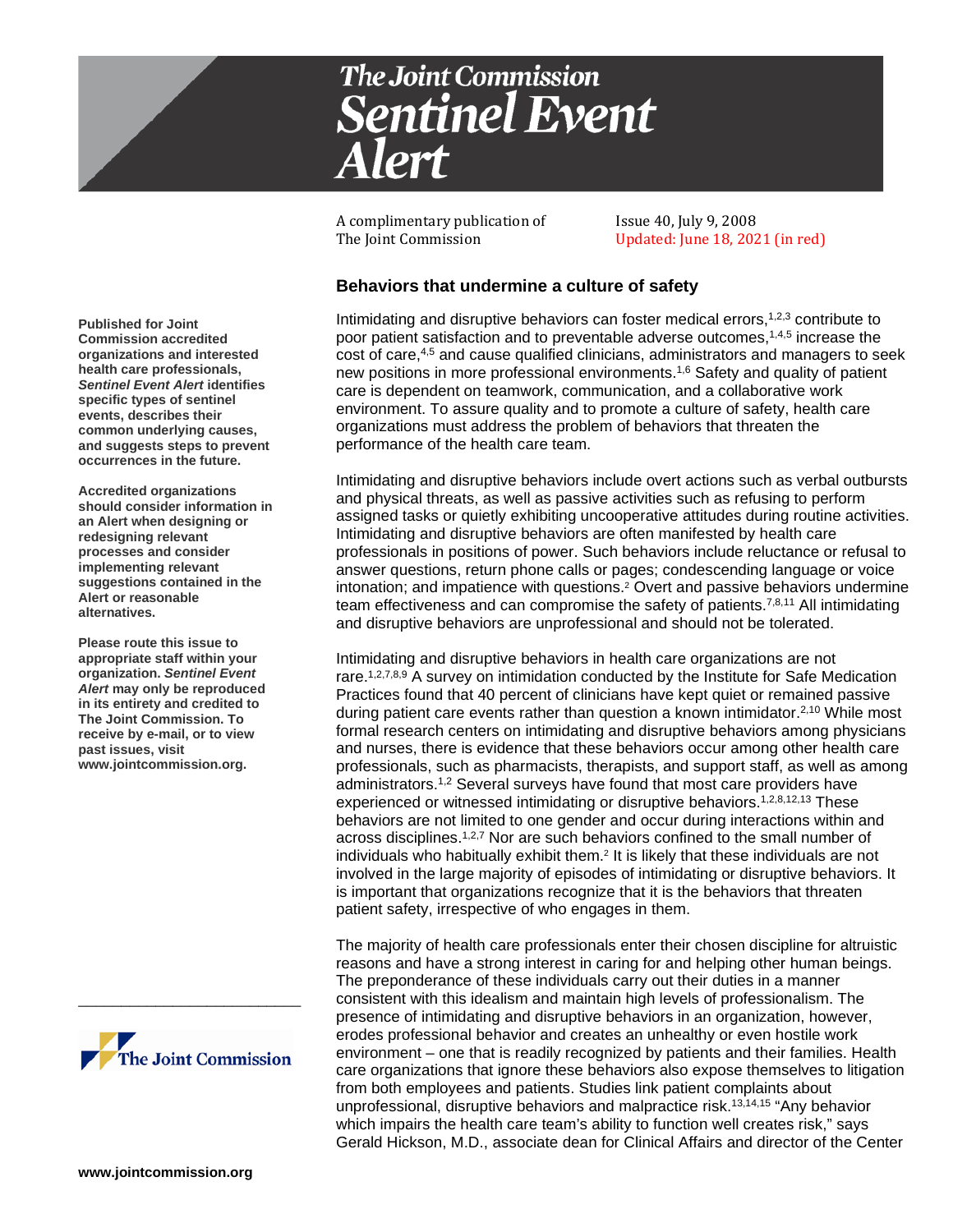#### **Patient Safety Advisory Group**

The Patient Safety Advisory Group informs The Joint Commission on patient safety issues and, with other sources, advises on topics and content for *Sentinel Event Alert*.

\_\_\_\_\_\_\_\_\_\_\_\_\_\_\_\_\_\_\_\_\_\_\_\_\_\_\_\_\_\_\_\_\_

\_\_\_\_\_\_\_\_\_\_\_\_\_\_\_\_\_\_\_\_\_\_\_\_\_\_\_\_\_\_\_\_\_\_\_

for Patient and Professional Advocacy at Vanderbilt University Medical Center. "If health care organizations encourage patients and families to speak up, their observations and complaints, if recorded and fed back to organizational leadership, can serve as part of a surveillance system to identify behaviors by members of the health care team that create unnecessary risk."

### **Root causes and contributing factors**

There is a history of tolerance and indifference to intimidating and disruptive behaviors in health care. <sup>10</sup> Organizations that fail to address unprofessional behavior through formal systems are indirectly promoting it.9,11 Intimidating and disruptive behavior stems from both individual and systemic factors.4 The inherent stresses of dealing with high stakes, high emotion situations can contribute to occasional intimidating or disruptive behavior, particularly in the presence of factors such as fatigue. Individual care providers who exhibit characteristics such as self-centeredness, immaturity, or defensiveness can be more prone to unprofessional behavior.<sup>8,11</sup> They can lack interpersonal, coping or conflict management skills.

Systemic factors stem from the unique health care cultural environment, which is marked by pressures that include increased productivity demands, cost containment requirements, embedded hierarchies, and fear of or stress from litigation. These pressures can be further exacerbated by changes to or differences in the authority, autonomy, empowerment, and roles or values of professionals on the health care team,  $5,7,16$  as well as by the continual flux of daily changes in shifts, rotations, and interdepartmental support staff. This dynamic creates challenges for inter-professional communication and for the development of trust among team members.

Disruptive behaviors often go unreported, and therefore unaddressed, for a number of reasons. Fear of retaliation and the stigma associated with "blowing the whistle" on a colleague, as well as a general reluctance to confront an intimidator all contribute to underreporting of intimidating and/or disruptive behavior. 2,9,12,16 Additionally, staff within institutions often perceive that powerful, revenue-generating physicians are "let off the hook" for inappropriate behavior due to the perceived consequences of confronting them.<sup>8,10,12,17</sup> The American College of Physician Executives (ACPE) conducted a physician behavior survey and found that 38.9 percent of the respondents agreed that "physicians in my organization who generate high amounts of revenue are treated more leniently when it comes to behavior problems than those who bring in less revenue."<sup>17</sup>

### **Existing Joint Commission requirements**

Effective January 1, 2009 for all accreditation programs, The Joint Commission has a new Leadership standard (LD.03.01.01) that addresses disruptive and inappropriate behaviors in two of its elements of performance (EPs):

- EP 4: The hospital/organization has a code of conduct that defines acceptable and disruptive and inappropriate behaviors.
- EP 5: Leaders create and implement a process for managing disruptive and inappropriate behaviors.

Effective Jan. 1, 2022, new workplace violence standards provide a framework to guide hospitals and critical access hospitals in defining workplace violence; developing strong workplace violence prevention systems; and developing a leadership structure, policies and procedures, reporting systems, post-incident strategies, training, and education to decrease workplace violence. The new requirements are located at Environment of Care standard EC.02.01.01 EP 17; Human Resources standard HR.01.05.03 EP 29; and LD.03.01.01 EP 9. In addition, EC.04.01.01 EPs 1 and 6 have been revised.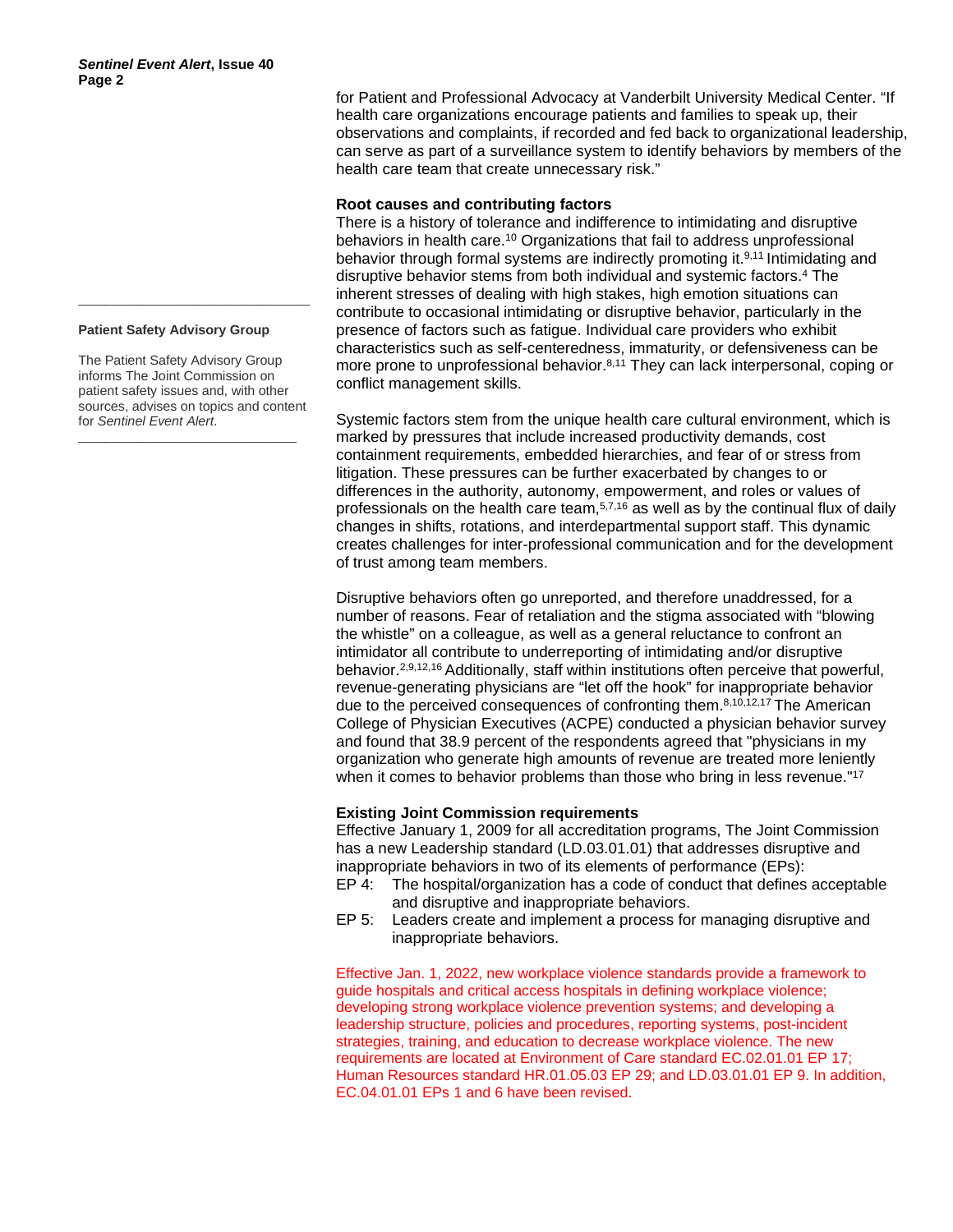In addition, standards in the Medical Staff chapter have been organized to follow six core competencies (see the introduction to MS.4) to be addressed in the credentialing process, including interpersonal skills and professionalism.

## **Other Joint Commission suggested actions**

- 1. Educate all team members both physicians and non-physician staff on appropriate professional behavior defined by the organization's code of conduct. The code and education should emphasize respect. Include training in basic business etiquette (particularly phone skills) and people skills.<sup>10, 18,19</sup>
- 2. Hold all team members accountable for modeling desirable behaviors, and enforce the code consistently and equitably among all staff regardless of seniority or clinical discipline in a positive fashion through reinforcement as well as punishment.<sup>2,4,9,10,11</sup>
- 3. Develop and implement policies and procedures/processes appropriate for the organization that address:
	- a. "Zero tolerance" for intimidating and/or disruptive behaviors, especially the most egregious instances of disruptive behavior such as assault and other criminal acts. Incorporate the zero tolerance policy into medical staff bylaws and employment agreements as well as administrative policies.
	- b. Medical staff policies regarding intimidating and/or disruptive behaviors of physicians within a health care organization should be complementary and supportive of the policies that are present in the organization for nonphysician staff.
	- c. Reducing fear of intimidation or retribution and protecting those who report or cooperate in the investigation of intimidating, disruptive and other unprofessional behavior.10,18 Non-retaliation clauses should be included in all policy statements that address disruptive behaviors.
	- d. Responding to patients and/or their families who are involved in or witness intimidating and/or disruptive behaviors. The response should include hearing and empathizing with their concerns, thanking them for sharing those concerns, and apologizing.11
	- e. How and when to begin disciplinary actions (such as suspension, termination, loss of clinical privileges, reports to professional licensure bodies).
- 4. Develop an organizational process for addressing intimidating and disruptive behaviors (LD.3.10 EP 5) that solicits and integrates substantial input from an inter-professional team including representation of medical and nursing staff, administrators and other employees.<sup>4,10,18</sup>
- 5. Provide skills-based training and coaching for all leaders and managers in relationship-building and collaborative practice, including skills for giving feedback on unprofessional behavior, and conflict resolution. 4,7,10,11,17,20 Cultural assessment tools can also be used to measure whether or not attitudes change over time.
- 6. Develop and implement a system for assessing staff perceptions of the seriousness and extent of instances of unprofessional behaviors and the risk of harm to patients.10,17,18
- 7. Develop and implement a reporting/surveillance system (possibly anonymous) for detecting unprofessional behavior. Include ombuds services<sup>20</sup> and patient advocates,<sup>2,11</sup> both of which provide important feedback from patients and families who may experience intimidating or disruptive behavior from health professionals. Monitor system effectiveness through regular surveys, focus groups, peer and team member evaluations, or other methods.10 Have multiple and specific strategies to learn whether intimidating or disruptive behaviors exist or recur, such as through direct inquiries at routine intervals with staff, supervisors, and peers.
- 8. Support surveillance with tiered, non-confrontational interventional strategies, starting with informal "cup of coffee" conversations directly addressing the problem and moving toward detailed action plans and progressive discipline, if patterns persist. 4,5,10,11 These interventions should initially be nonadversarial in nature, with the focus on building trust, placing accountability